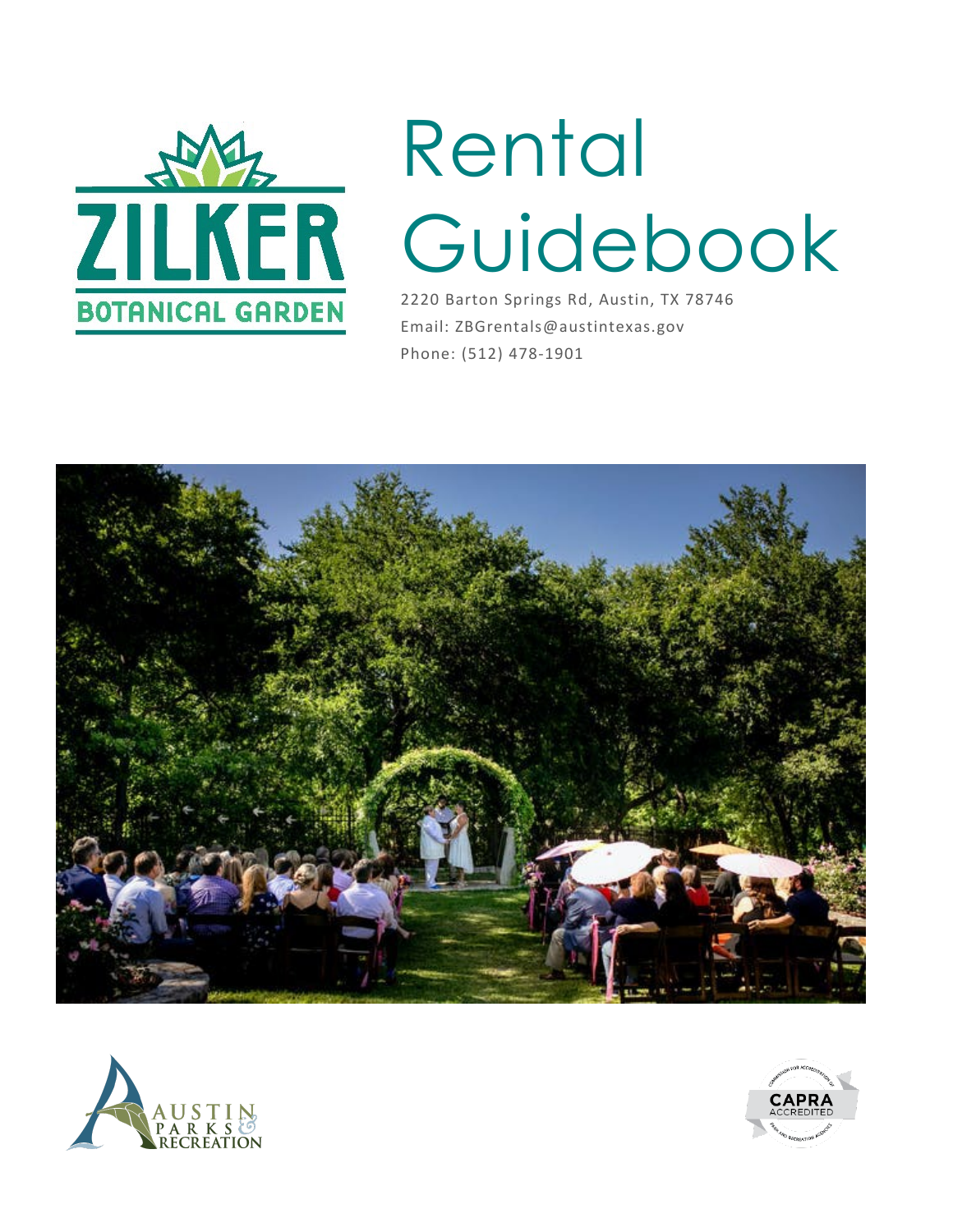## Contents

<span id="page-1-0"></span>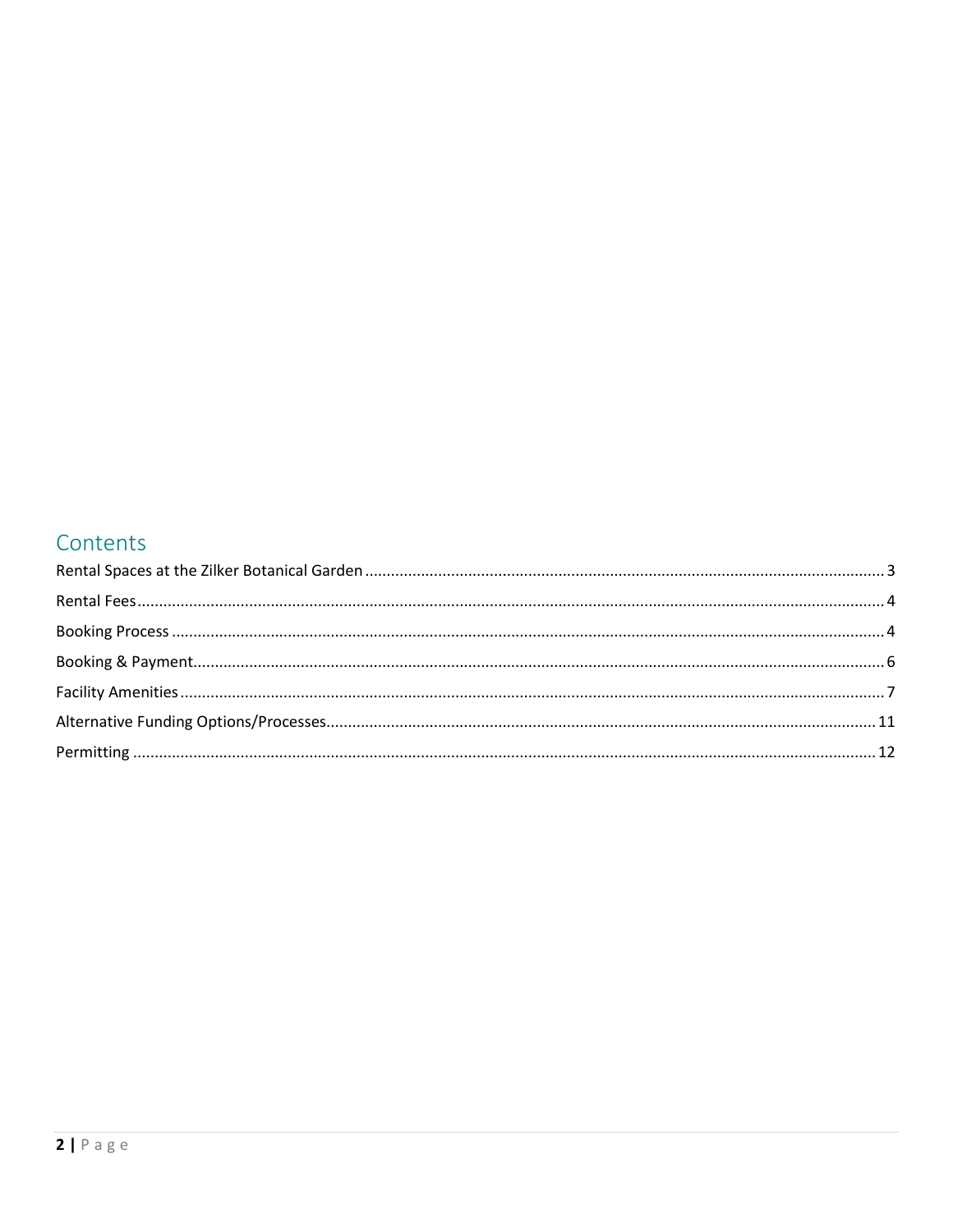# Rental Spaces at the Zilker Botanical Garden

The Zilker Botanical Garden (ZBG) is available for a wide variety of indoor and outdoor rentals including, community events, non-profit events, business events, meetings, lectures, classes, retreats, banquets and more. The Zilker Botanical Garden also rents for more personal events, including but not limited to, weddings, baby showers and memorial services, celebration of life ceremonies, quinceañeras, family reunions, birthdays and social gatherings.

City practices do not allow for external agencies to hold news/press/media conferences at City facilities. Please inquire with the event coordinator for more information.

Please note that rental activities may not interfere with the normal public operation of the facility and are subject to policies and guidelines listed below, as well as those outlined in the ZBG Reservation Agreement

| <b>Rental Space</b>                     | <b>Max Capacity</b>   |         |  |
|-----------------------------------------|-----------------------|---------|--|
| Taniguchi Japanese Garden Tea House     | 20                    |         |  |
| Oak Grove                               | 125                   |         |  |
| Mabel Davis Rose Garden - Memorial Arch | 50                    |         |  |
| Mabel Davis Rose Garden - Butler Window | 25                    | Outdoor |  |
| Mabel Davis Rose Garden - Oak Trees     | 125                   |         |  |
| South Lawn (Auditorium Lawn Overlook)   | 100                   |         |  |
| Hartman Prehistoric Garden Pavilion     | 25                    |         |  |
| Auditorium                              | Boardroom/Rounds - 80 |         |  |
|                                         | Theater Setup - 100   |         |  |
| Greene Room                             | Boardroom Setup - 12  | Indoor  |  |
|                                         | Theater setup - 25    |         |  |
| Library                                 | 8                     |         |  |
| Kitchen                                 | 5                     |         |  |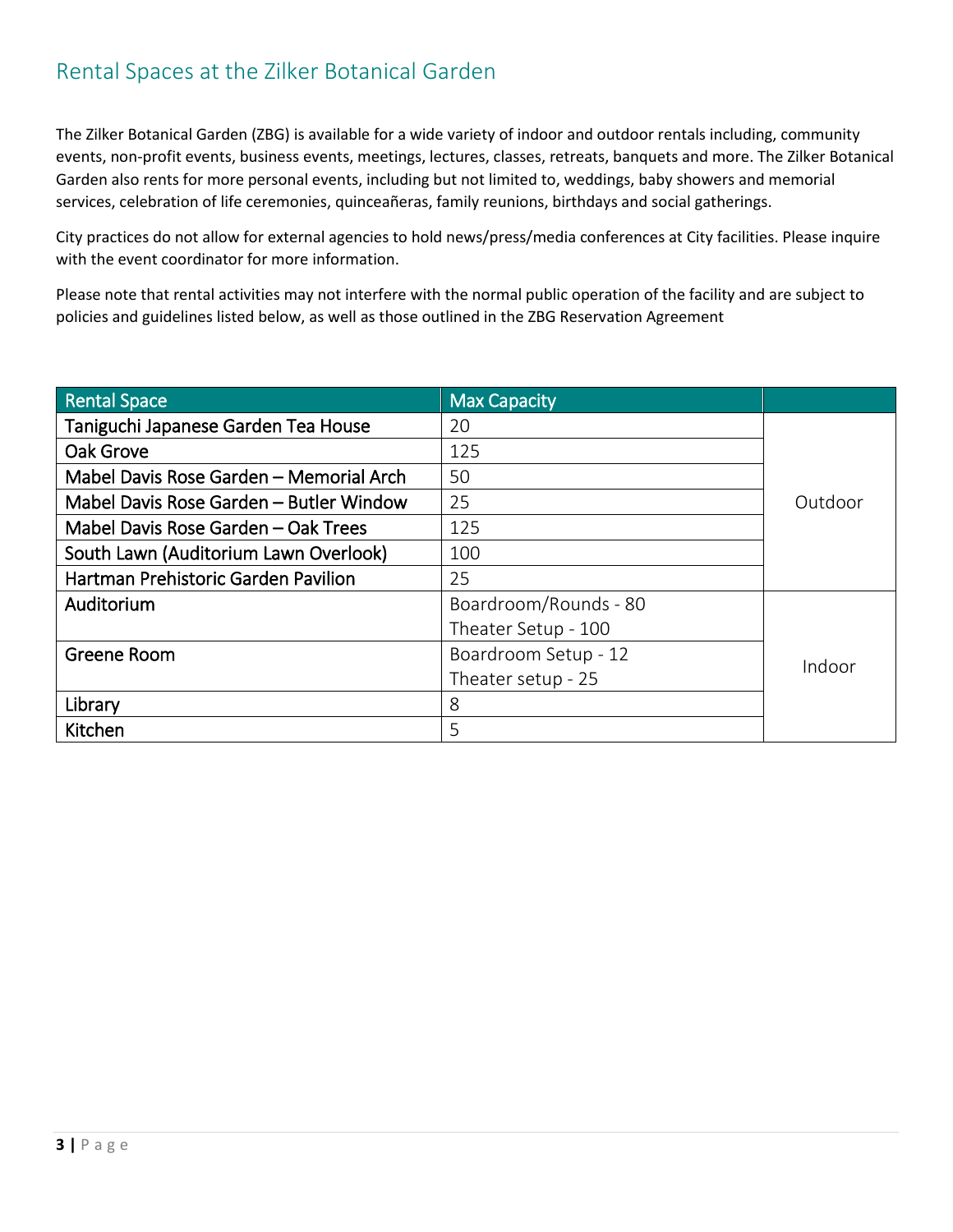# <span id="page-3-0"></span>Rental Fees

All fees are assessed in accordance with the current City of Austin Parks and Recreation Department (PARD) Fee Schedule. You can find complete fee schedule information online at [www.austintexas.gov/zilkerbotanicalgarden](http://www.austintexas.gov/zilkerbotanicalgarden).

A summary of rental fees applicable to the Zilker Botanical Garden are provided below, but please keep in mind that additional fees may be applicable depending on the scope and needs for your specific event:

| Space/Venue                               | Non-Resident of Austin Austin Resident |              | <b>Notes</b>                                                                                                 |  |
|-------------------------------------------|----------------------------------------|--------------|--------------------------------------------------------------------------------------------------------------|--|
| Auditorium rental                         | \$155                                  | \$155        | Indoor venues are booked for a minimum 4-                                                                    |  |
| <b>Greene Room</b>                        | \$50                                   | \$50         | hour block. Hours may be added for an hourly<br>pro-rated fee.                                               |  |
| <b>Kitchen</b>                            | \$25                                   | \$25         |                                                                                                              |  |
| Library                                   | \$15                                   | \$15         |                                                                                                              |  |
| AV equipment                              | \$15                                   | \$15         |                                                                                                              |  |
| <b>Outdoor rentals</b><br>(various sites) | \$350                                  | \$325        | Outdoor venues are booked for a minimum 2<br>hour rental. Hours may be added for an hourly<br>pro-rated fee. |  |
| <b>Oak Grove</b>                          | \$450 or 900                           | \$450 or 900 | The Oak Grove is rented as a 4-hour or 8-hour<br>block.                                                      |  |
|                                           |                                        |              | Refundable if all requirements met and site is                                                               |  |
| <b>Damage Deposit</b>                     | \$100.00                               | \$100.00     | cleaned and not damaged.                                                                                     |  |
| <b>Facility Reservation</b>               | \$50.00                                | \$50.00      | Holds the reservation and is applied towards                                                                 |  |
| <b>Deposit</b>                            |                                        |              | the rental.                                                                                                  |  |
| <b>Event staffing</b>                     | \$20                                   | \$20         | Per hour, required for all Garden rentals                                                                    |  |
| Set-up fee                                | \$35                                   | \$35         | Only if setup is handled internally                                                                          |  |

### <span id="page-3-1"></span>Booking Process

- 1. Review the rental page on the website to view rental spaces and policies.
- 2. Complete and submit the Facility Rental Application
- 3. The facility will review the rental application for date availability and set up a meeting to tour the facility, determine which spaces meet your needs, provide you with a fee assessment and answer any additional questions.
- 4. Upon approval, the Renter is required to sign the Facility Reservation Agreement and pay all applicable reservation deposits (converts to a damage and clean up deposit). Rentals are held up to 14 calendar days from the date the rental application is submitted and is not considered confirmed until payment of the deposit and the signed reservation agreement are on file.
- 5. Once the event date is booked, depending on the size and type of the event, at least one pre-event walk through may be required two weeks prior to the event to include the Renter, Event Coordinator, and vendor representatives (caterer, sound technician, etc.)
- 6. If a signed contract and deposit are not on file by the 14th day, the date hold will be removed.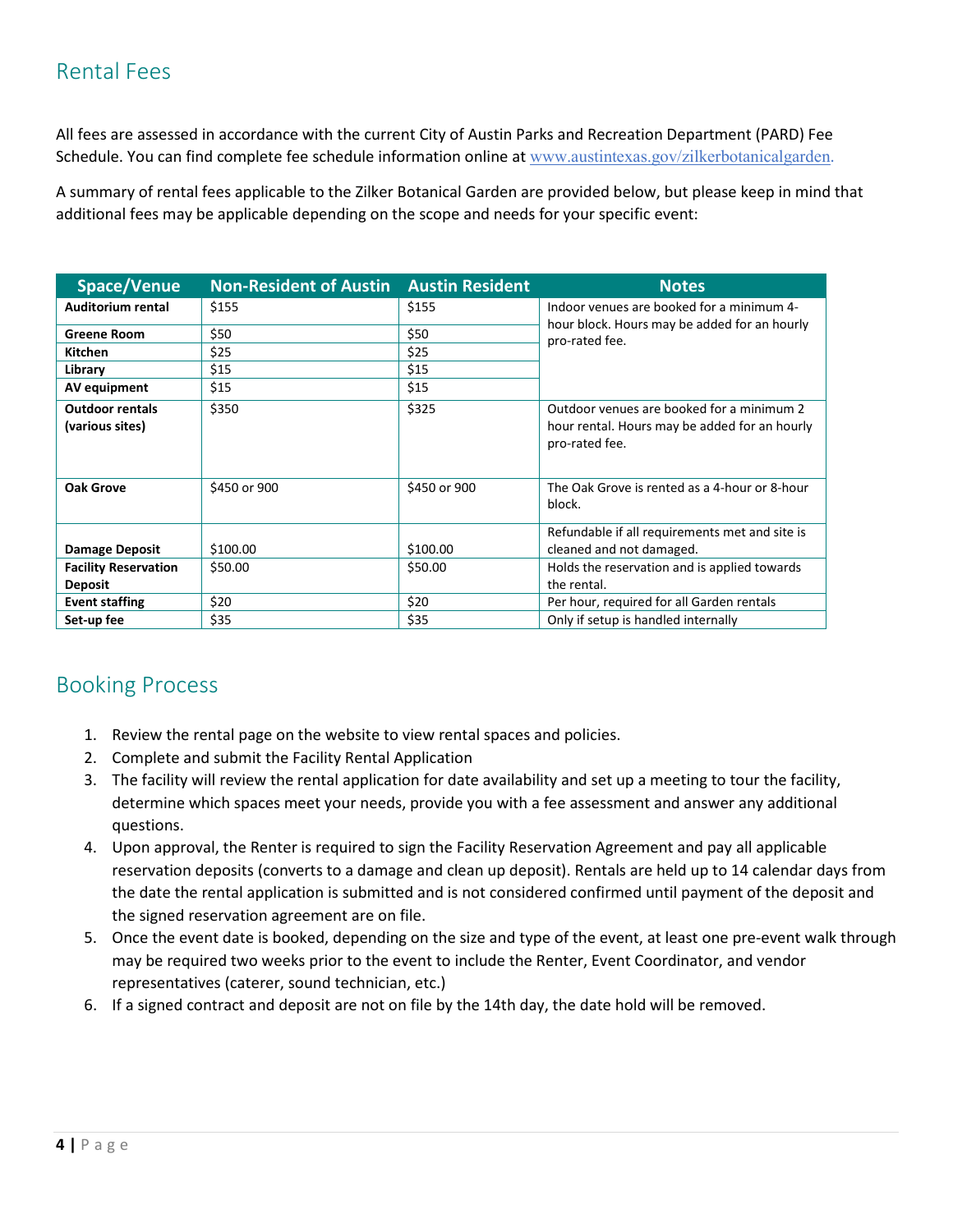#### **Availability:**

**Policy:** The Zilker Botanical Garden is dedicated to providing public events and programming throughout the year; therefore, the facility may not be available for rent on requested dates even if a date appears open on the calendar. The Event Coordinator will work with organizations and individuals to find a suitable date where possible.

The Garden is a public and multi-use facility; therefore, no renter shall have exclusive rights to the facility; however, only the renter and guests will have access to the room(s) rented. Outdoor rental spaces are not able to be closed completely, and the garden areas surrounding a rental space (for example, the Hartman Prehistoric Garden surrounding the Hartman Pavilion) will remain open to the public.

**Free Days:** The Zilker Botanical Garden hosts designated free days for the public each year. On these dates, we do not have availability for facility rentals (Dates vary each year; check the online calendar for specific dates)

#### **Outdoor Venues Available Daily**

- o 10:00AM-5:00PM non-DST (Spring & Summer)
- o 10:00AM-4:00PM DST (Fall & Winter)

**Please note**: The Garden is not lit sufficiently to allow for evening rentals outdoors.

#### **Indoor Venues**

- o **Sat:** 4:00 PM-10:00PM
- o **Sun:** 10:00AM-10:00 PM

Rental periods include all setup and clean-up time. Renters must clean-up and exit facility no later than 10:00 PM

#### **Holiday Closures**

- o New Year's Day
- o Independence Day (4th of July)
- o Thanksgiving Day
- o Christmas Eve
- o Christmas Day

The facility is open to the public on the following holidays, but availability for rentals is not guaranteed.

- o New Year's Eve
- o President's Day
- o Martin Luther King, Jr. Day
- o Memorial Day
- o Juneteenth
- o Labor Day
- <span id="page-4-0"></span>o Veteran's Day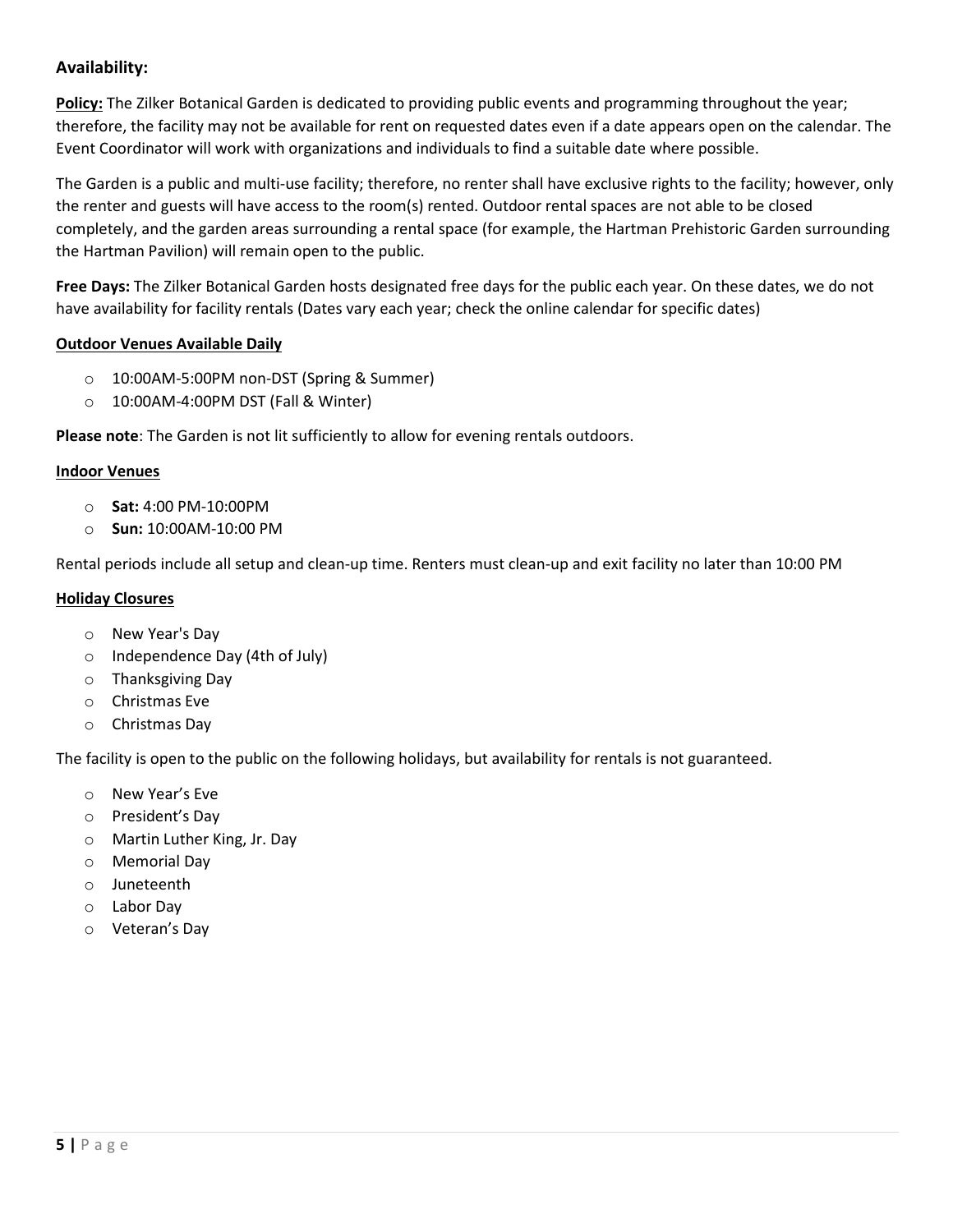# Booking & Payment

#### **Reservation Holds**

Reservation date holds are held up to 14 calendar days from the date the rental application is submitted and are not considered confirmed until payment of the deposit and the signed reservation form are on file. If another party is interested in a tentative date, the current holder will have until the end of the 14-day hold, or 3 full business days from when the contract expires, to submit the deposit and signed agreement (the earlier of the two dates with prevail); otherwise, the tentative hold will be released on the fourth business day.

#### **New Reservations and Changes to Existing Reservations**

Requests for new reservations and rental time changes to existing reservations must be received two weeks before the event. With less than two weeks' notice, a reservation and/or change cannot be guaranteed.

#### **Billing and Payment**

Full payment for rental fees is due 30 days prior to the event. If the event is booked less than 30 days prior to the event date, rental fees are due with the deposit and reservation agreement. Payments may be made with cash, credit card, money order, or check payable to the Zilker Botanical Garden. Cash money order, and check payments must be made at the Parks and Recreation Department main office on 200 S. Lamar. MasterCard, Visa and American Express are may be made online or in person.

#### **Deposits**

Upon approval of the Facility Rental Application and selected event, the reservation deposit must be paid and the Facility Reservation Agreement must be signed. The reservation deposit converts to a damage and clean up deposit.

#### **Cancellations**

Cancellation 30 days or more prior to rental date will be refunded 100% of all paid rental, staff and utilities and deposit fees. Cancellation less than 30 days prior to the event date will be assessed the full rental fee and only deposit and staff utilities fees will be refunded after applying to any rental fees. All cancellations must be in writing.

#### **Force Majeure**

The Facility Use Agreement will automatically terminate and Organizer waives and releases any claim for damages or compensation from the City on account of termination if:

- The Property, structures and/or improvements are wholly or partially destroyed or damaged by any cause, casualty, or unforeseen occurrence; or
- Local, state or federal imposed measures, travel restrictions, quarantines, or isolation in response to the outbreak of an infectious disease, epidemic or pandemic in the City that involves, includes or affects the Property, structures, improvements or staffing/employees, mass gatherings, public assembly or the Event; or
- Lightning, earthquakes, fires, storms, floods and landslides; or
- Threat or act of terrorism, strike, sabotage, civil disturbance, or disaster declaration; or,
- Circumstances beyond City's control, that materially impacts or renders City's performance impossible.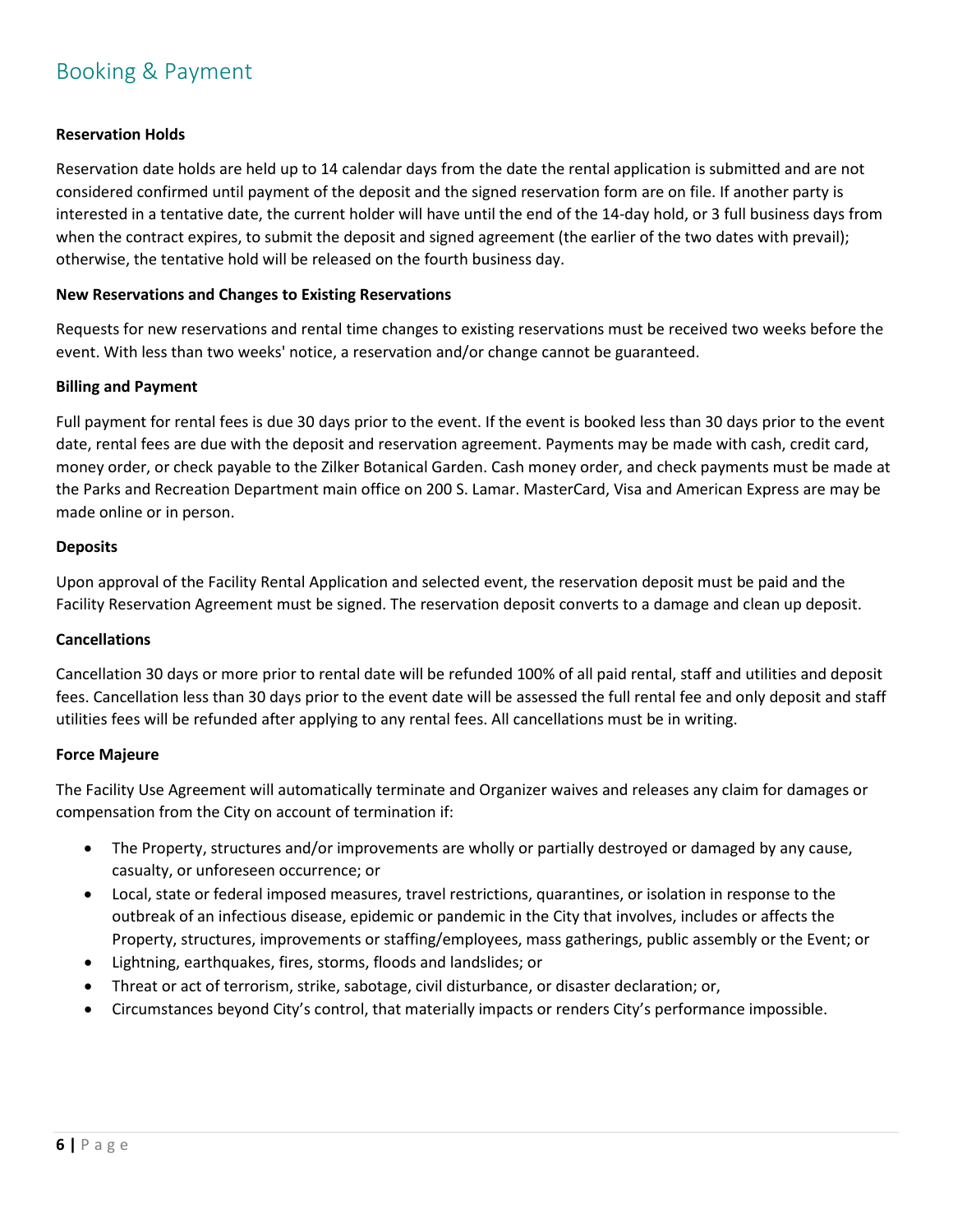#### **Deposit Refunds**

Deposits will be returned upon final inspection of the spaces used. If areas used are restored to original condition, clean and without damage, and the Renter does not use the facility beyond the hours agreed to in the reservation agreement, the deposit will be returned in full. Deposits paid by check or cash will be mailed from the City of Austin to the Renter who signed the reservation agreement within 30-45 days following the rental date. Deposits made by credit card will be refunded within 10 business days following the rental date.

## <span id="page-6-0"></span>Facility Amenities

#### **Event Staff**

The Parks & Recreation Department requires staff to be on site at all times to monitor, inspect and secure the facility. During events, ZBG staff will be available to open and close the facility, work closely with the primary event contact to answer questions and provide assistance, setup and troubleshoot ZBG equipment, ensure that the event ends as scheduled on the rental contract and that facility is clean and ready for the next scheduled use and emergency assistance. They are not available to volunteer at or staff events, serve as in room A/V technicians for rental events, assist with renter setup, cleanup and takedown and/or supervise minors.

At the conclusion of the event, the event staff will provide the renter primary contact a rental cleanup checklist form for cleanup at the end of the event and conduct a joint inspection of the space. The event staff will submit a report to the event coordinator which will include the rental inspection checklist; any documented damages, if all equipment was returned, the actual arrival and departure time and if there were any violations of the signed and approved rental contract. This report will help determine the amount of the deposit to be refunded.

#### **Kitchen Facilities and Catering**

The Zilker Botanical Garden has a small catering kitchen facility available for use, which can be requested as part of the Facility Use Agreement with a kitchen rental fee. Kitchen rental use requires all caterers to have a certificate of insurance, and a temporary Food permit, regardless of whether the event is public or private. If the above requirements are not met, under no circumstance will use of the kitchen be allowed. The renter must comply with applicable kitchen policies and regulations for catering kitchens.

#### **Vendors**

The center does not have exclusive service providers such as caterers or decorators; however, a list of providers that have serviced events at the center can be provided upon request. All third-party providers/vendors must be licensed, qualified, and insured as applicable.

#### **ATM Services**

The Zilker Botanical Garden does have an onsite ATM. However, vendors are encouraged to accept all methods of payment, such as cash and credit cards.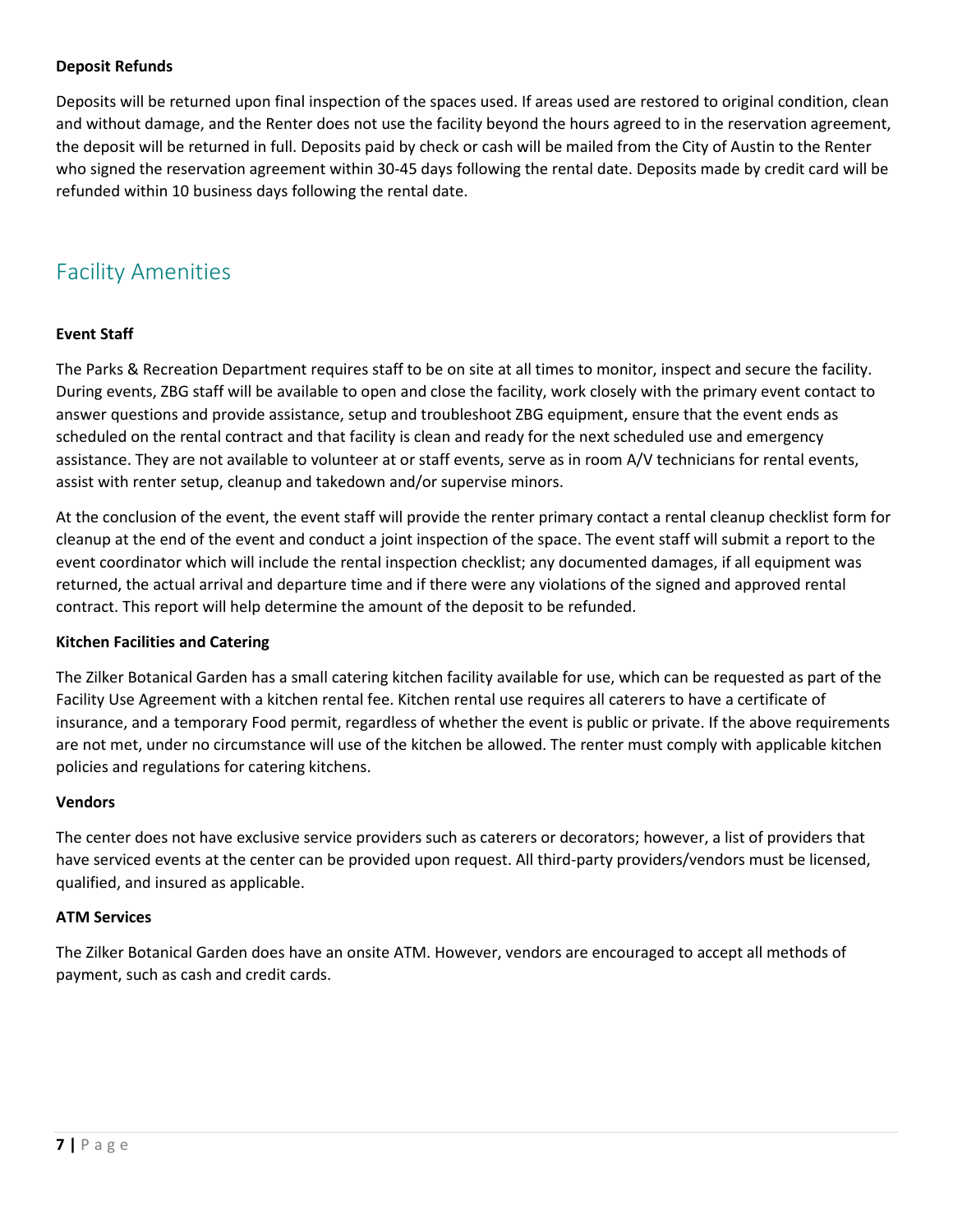#### **Available Equipment**

The facility has a variety of equipment available, some of which is included in the rental and some at an additional charge. All equipment is available in limited quantities and any additional items beyond what the facility can provide may be rented from an outside rental company at the Renter's expense.

Renters may rent, at their own cost, tables and chairs and other furniture and equipment, and will be responsible for coordinating their own setup with their chosen rental company to include drop-off, setup, and pick-up. All arrangements must be approved by and coordinated with Garden staff. Garden setups may not combine Garden equipment with rental company equipment.

The facility does not provide any decoration services, such as table linens, decorations or backdrops.

Not all furniture or equipment can be moved or removed in event spaces.

| <b>ITEM</b>                              | <b>SIZE</b>                    | <b>QNTY</b>       | <b>LOCATION</b>    | <b>DESCRIPTION</b>                                            |
|------------------------------------------|--------------------------------|-------------------|--------------------|---------------------------------------------------------------|
| <b>Glass Tables</b>                      | 32x60                          | $\overline{2}$    | Auditorium         | Large Green Metal, Glass Top Tables                           |
| <b>Wide Metal Tables</b>                 | 30x72                          | 20                | Auditorium         | $\overline{a}$                                                |
| <b>Narrow Metal Tables</b>               | 24x72                          | 10                | Auditorium/Greene  |                                                               |
| <b>White Tables</b>                      | 29.5x71.5                      | 12                | Auditorium-Closet  | Non-Folding Plastic Tables                                    |
| <b>Old White Tables</b>                  | 30x72                          | $\overline{2}$    | Auditorium-Closet  | <b>Folding Plastic Tables</b>                                 |
| <b>Brown Metal Chairs</b>                | N/A                            | 100               | Auditorium-Closet  | Light Brown Padded Folding Chair                              |
| <b>Metal Chairs</b>                      | N/A                            | 130               | Auditorium-Closet  | Light Red Padded Cloth Chairs Metal Leg<br>Construction       |
| <b>Garden Chairs</b>                     | N/A                            | 6                 | South Lawn         | Large Colored Wooden Chairs                                   |
| <b>Round Tables</b>                      | DIAM.<br><b>NEEDED</b>         | 14                | Auditorium-Closet  | Large, White, Plastic, Ballroom Style, Round<br><b>Tables</b> |
| <b>Butler Carts</b>                      | 3.5x2                          | $\overline{2}$    | Auditorium         | Small, 2 level Cart Sized Green Metal Tables,<br>Glass Top    |
| Podium                                   | N/A                            | $\mathbf{1}$      | Auditorium         | Microphone Rest, Wooden Construction                          |
| <b>Power Point Projector</b>             | Varies                         | 8                 | Auditorium-Closet  |                                                               |
| <b>Overhead Projector</b>                | N/A                            | $\mathbf{1}$      | Auditorium-Ceiling | Fixed to Overhead Ceiling, Non-Movable                        |
| <b>Presentation Laptop</b>               | N/A                            | $\mathbf{1}$      | Office             |                                                               |
| <b>Glass Vases</b>                       | Varies                         | 3<br><b>Boxes</b> | Basement/Bev Shed  | $\overline{a}$                                                |
| <b>Lounge Stools</b>                     |                                |                   | <b>Bev Shed</b>    | <b>Tall Stools for Display</b>                                |
| TV                                       | N/A                            | $\mathbf{1}$      | Greene Room        | Large, Black, LCD Screen Fixed to Wheeled Stand               |
| <b>Reservation Signs</b>                 | N/A                            | 5                 | Main Parking Lot   | Green Base Signs read "Reserved for Wedding<br>Parking"       |
| <b>Auditorium</b><br><b>Measurements</b> | 43x55 (2365<br>ft <sup>2</sup> | N/A               | Auditorium         | Large Meeting/Event Room                                      |
| <b>Cloth Rolling Chairs</b>              | N/A                            | 10                | Auditorium/Greene  | Gray and Black Cloth Rolling Office Chairs                    |
| <b>Medium Glass Tables</b>               | 22x40                          | $\overline{2}$    | Auditorium         | Green Medium length, glass top, rounded<br>corners            |
| <b>Old Rolling Tables</b>                | 25x60                          | $\overline{2}$    | Library            | Heavy Wooden Tables, On wheels                                |
| Microphone                               | N/A                            | 3                 | A/V Box            | Two Handheld, One Lapel                                       |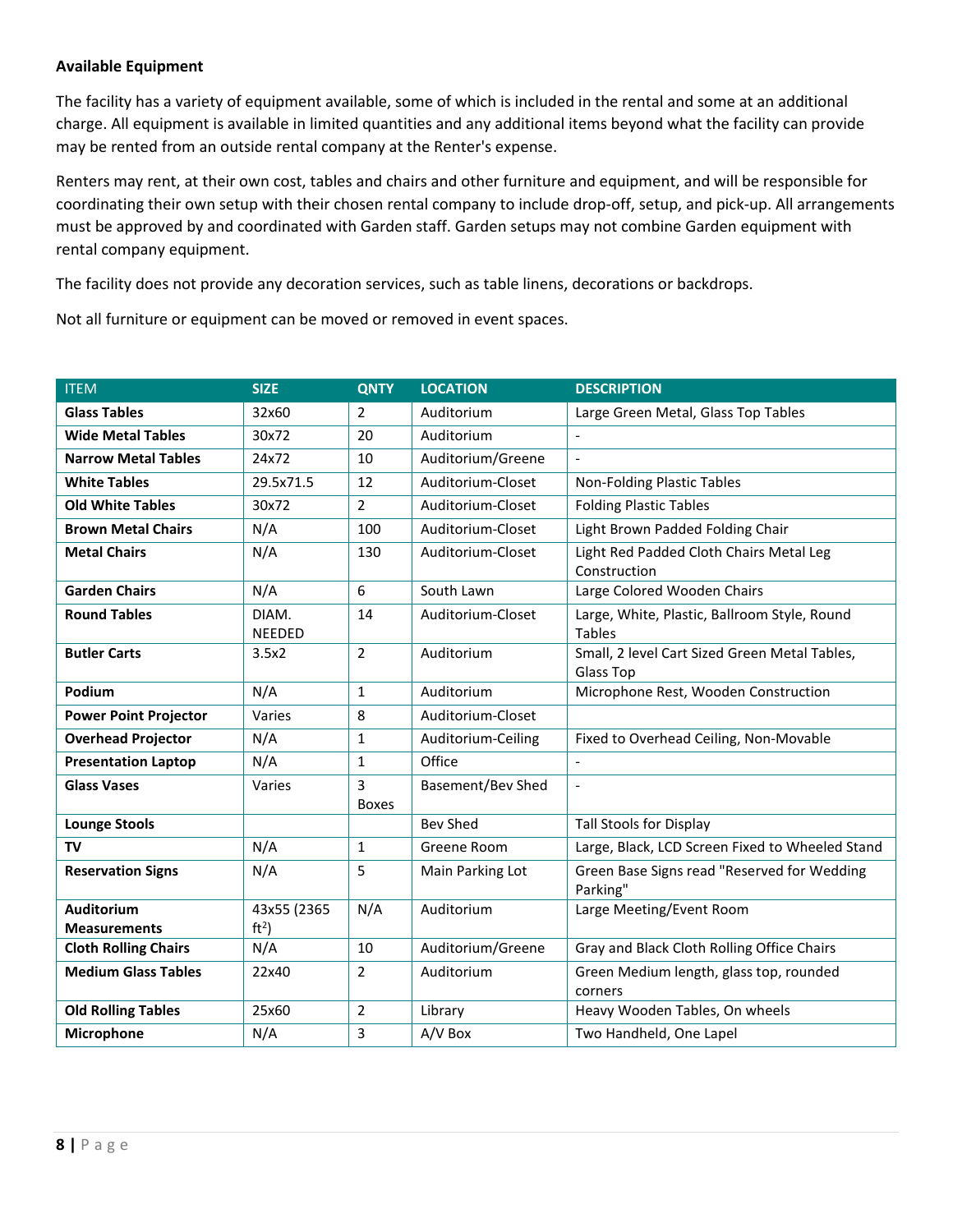#### **Wi-Fi**

The Zilker Botanical Garden offers free, public wireless internet for center visitors, renters and attendees. Wireless Internet service is vulnerable to interference from other wireless devices and may experience interference due to high volumes of usage. Depending on the internet requirements for an event, a renter may wish to purchase a wired, dedicated Internet connection to ensure sufficient internet capabilities. A password is not required to access the internet.

#### **Storage**

The facility will not accept any freight, packages, or other delivered items on behalf of the Renter. Items may not be stored before or after the contracted reservation time.

#### **Loading Zone**

The loading zone is for loading and unloading only. Vendors and renters should bring their own cart, dolly, or other equipment to transport items. After items have been removed from vehicle and placed in loading dock, vehicles must be moved to parking area. Vehicles may not be left in the loading dock area for any reason except for loading and unloading.

#### **Room Setup**

ZBG Staff will setup the Auditorium and Greene Room with ZBG owned furniture and equipment. The Auditorium and Greene Room have several standard setup options. Custom setups must be requested by completing the Setup Template in the Rental Packet. Garden staff will review to determine if the request can be accommodated. Setup needs to be provided by Garden staff are limited to the tables and chairs available. Setup options in outdoor areas provided by Garden staff are limited to folding chairs only.

Additional setup options can be arranged, and are allowed through private rental companies. Setup plan must be reviewed and approved by the Garden Rentals Coordinator, and are the responsibility of the renter. Any outside rental items must be picked up the next business day following the rental, and should be stored out of the way of other room use needs until pick-up.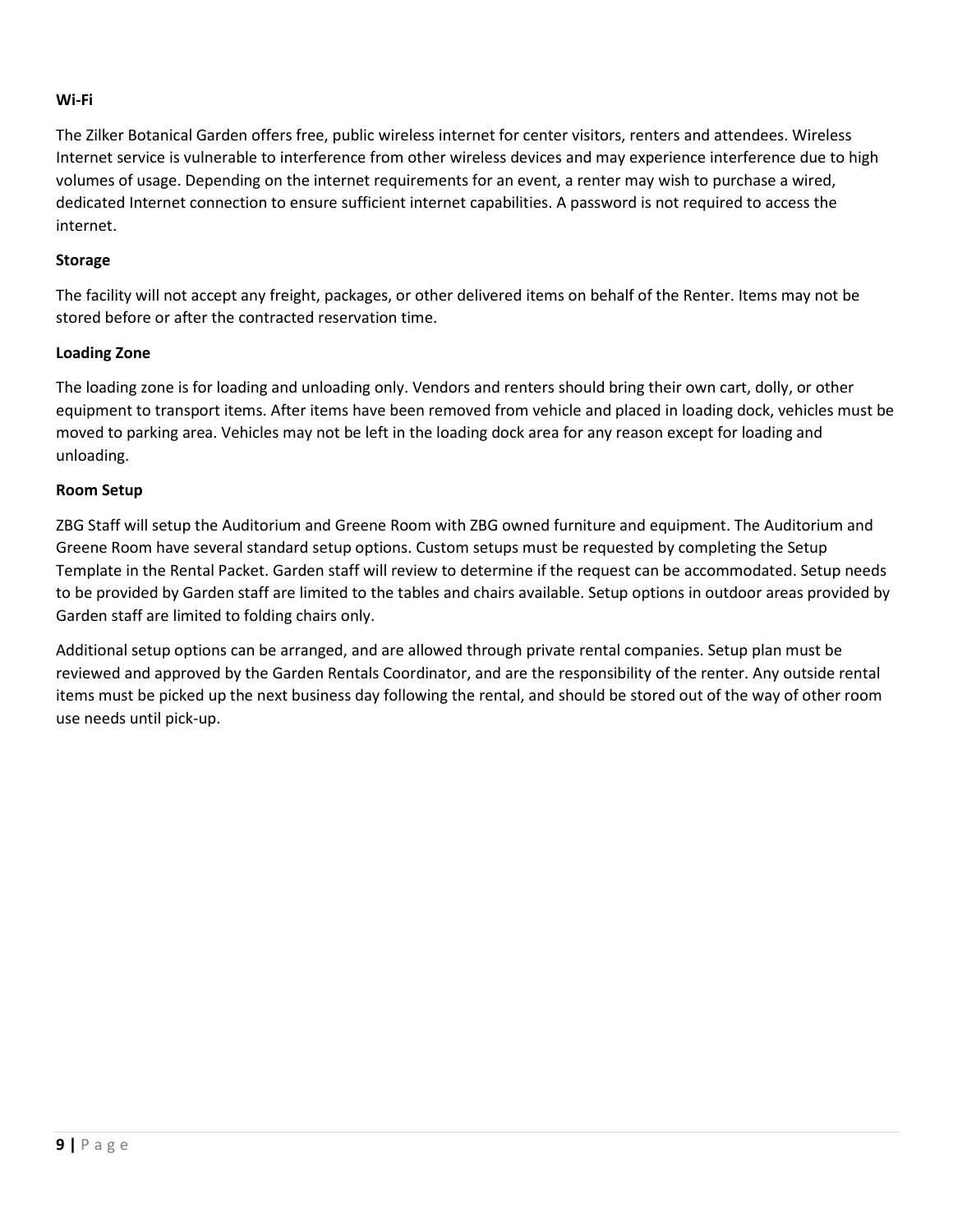#### **Room Clean-up**

The Renter is responsible to return all rented space(s) and support spaces (kitchen, restrooms, etc.) to its original clean condition. The renter may opt to complete the cleaning with their team, volunteers, or hire their own cleaning crew.

Cleaning requirements include but are not limited to:

- Removing decorations and any items brought to the facility for event
- Wiping down tables and chairs
- Taking down all tables and chairs and returning to storage in the Auditorium and Greene room to allow for cleanup
- Returning the rented rooms to the original condition and setup
- Sweep, mop and/or vacuum floors
- Remove and place all trash and debris resulting from rental in outdoor trash and recycling receptacles.
- Liners must be replaced in all trash cans.

Cleaning equipment is available in the janitorial room. Damages that may have been incurred during the event should be reported. On site event staff will assist you with locating cleaning supplies, identifying the location to return tables and chairs and will inspect the facility and rented areas with the Renter at the conclusion of event.

#### **Recycling Policy**

The City of Austin highly encourages recycling in our community, especially in all city facilities. Recycling bins are conveniently located throughout the facility. Recyclable materials include paper, cardboard, plastic bottles, aluminum, metals and glass. Please do not place cans, bottles and clean cardboard in the trash containers. Contaminated material such as paper plates with food, pizza boxes, etc. should be placed in the trash.

At the end of event, renter should place all recycling, including flattened boxes in the green exterior recycling dumpster. Renters are requested to please encourage their guests to use the recycling containers provided.

#### **Disposal of Garbage and Recycling**

<span id="page-9-0"></span>The Zilker Botanical Garden provides one four-yard dumpster and one four-yard recycling container at the ZBG. In some cases, the ZBG may require a renter to rent additional onsite dumpsters for an event. The renter is also responsible for the expense for excess amounts of trash left when additional trash pickups are required.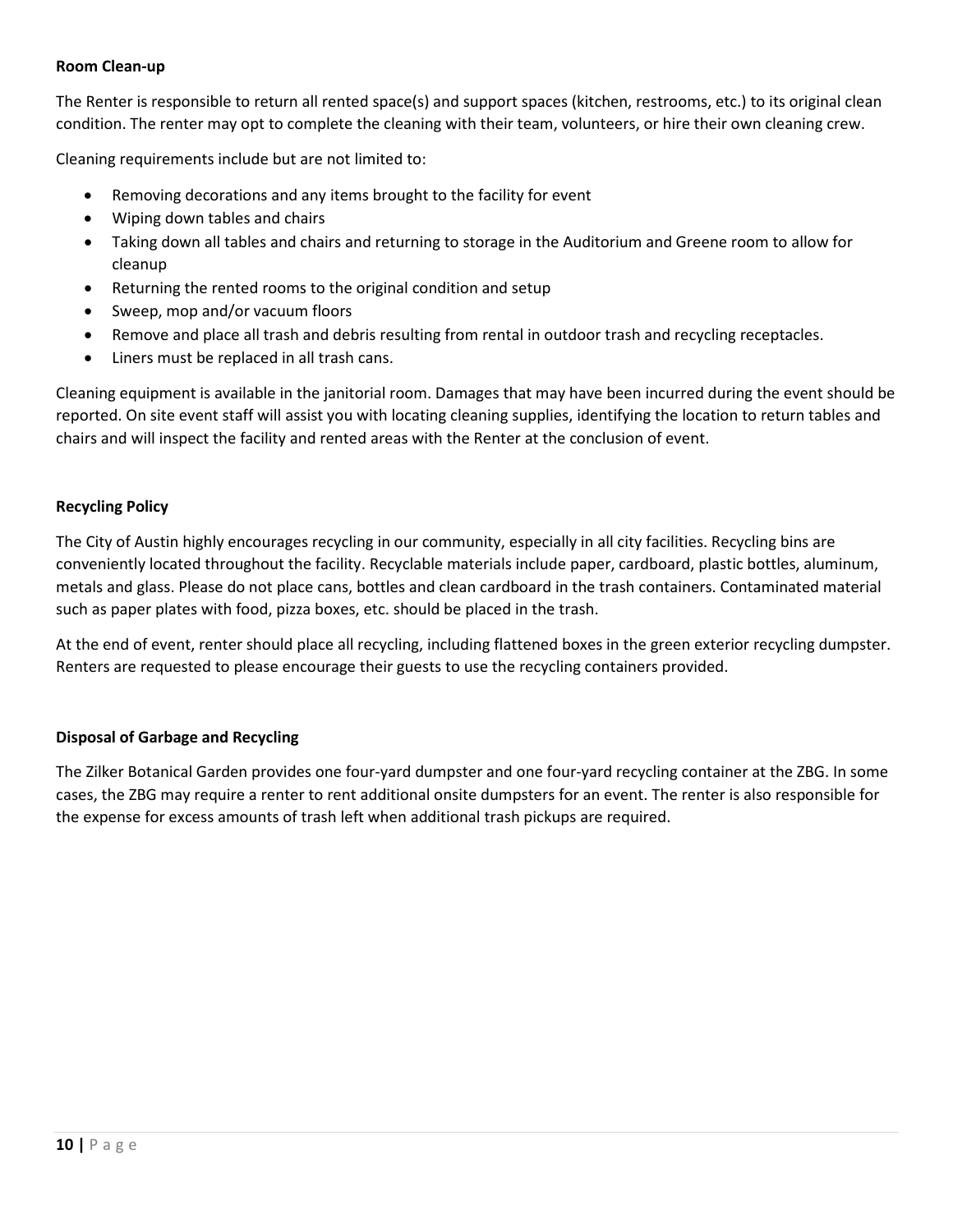# Alternative Funding Options/Processes

#### **Collaborations**

PARD facilities determine programming priorities based on public input. PARD programs also take into consideration their mission, values and audience. Once the PARD facility has determined how it will meet community needs through programming, it may meet with a community group or individual who may suggest a program component that is relevant to the programming priorities.

Collaboration applications are available upon request.

#### **Co-Sponsorships**

Community events may be eligible for co-sponsorships if they are consistent with City of Austin and PARD's mission, provided the events comprise a valuable public benefit beyond the intrinsic value of the program, are appropriate to the Garden, and are open to the public.

Co-sponsorship events require a customized agreement between PARD and the community group, which varies according to the size of the event. The agreement will outline the "value-for-value" relationship between what the community group is going to provide and what PARD will provide for the event. Large-scale events (more than 1,000 attendees expected) are handled by PARD's Special Events Office and must meet the requirements of the Special Events Ordinance.

Co-sponsorships applications are reviewed by the Garden Manager, reviewed by the Special Events office, and approved by the Division Director and Assistant City Manager.

#### **Fee Waivers**

Citizens may directly request fee waivers from City Council. The City Council may elect to waive all or a portion of the rental fees.

#### **Responsible Party/Minors**

The company/organization or person booking the facility is considered the event organizer and person financially and contractually responsible for the event. Violation or disregard for facility rules and policies may result in the following: ineligibility to make future reservations, removal, fine, arrest, legal action, cancellation of reservation and/or forfeiture of all fees and deposits. The responsible party/contract holder must be on site at all times during a rental.

Minors under the age of 18 must remain under direct supervision of adults or a person age 18 and over at all times. Minors may not be left unsupervised in the facility while parents or guardians attend meetings/events.

#### **Subleasing**

At no time shall a user sublease or assign it's reservation to another individual, group or organization. Facility renters are not allowed to change rooms with other facility users or renters.

The Zilker Botanical Garden does not currently offer any of its rooms free of charge.